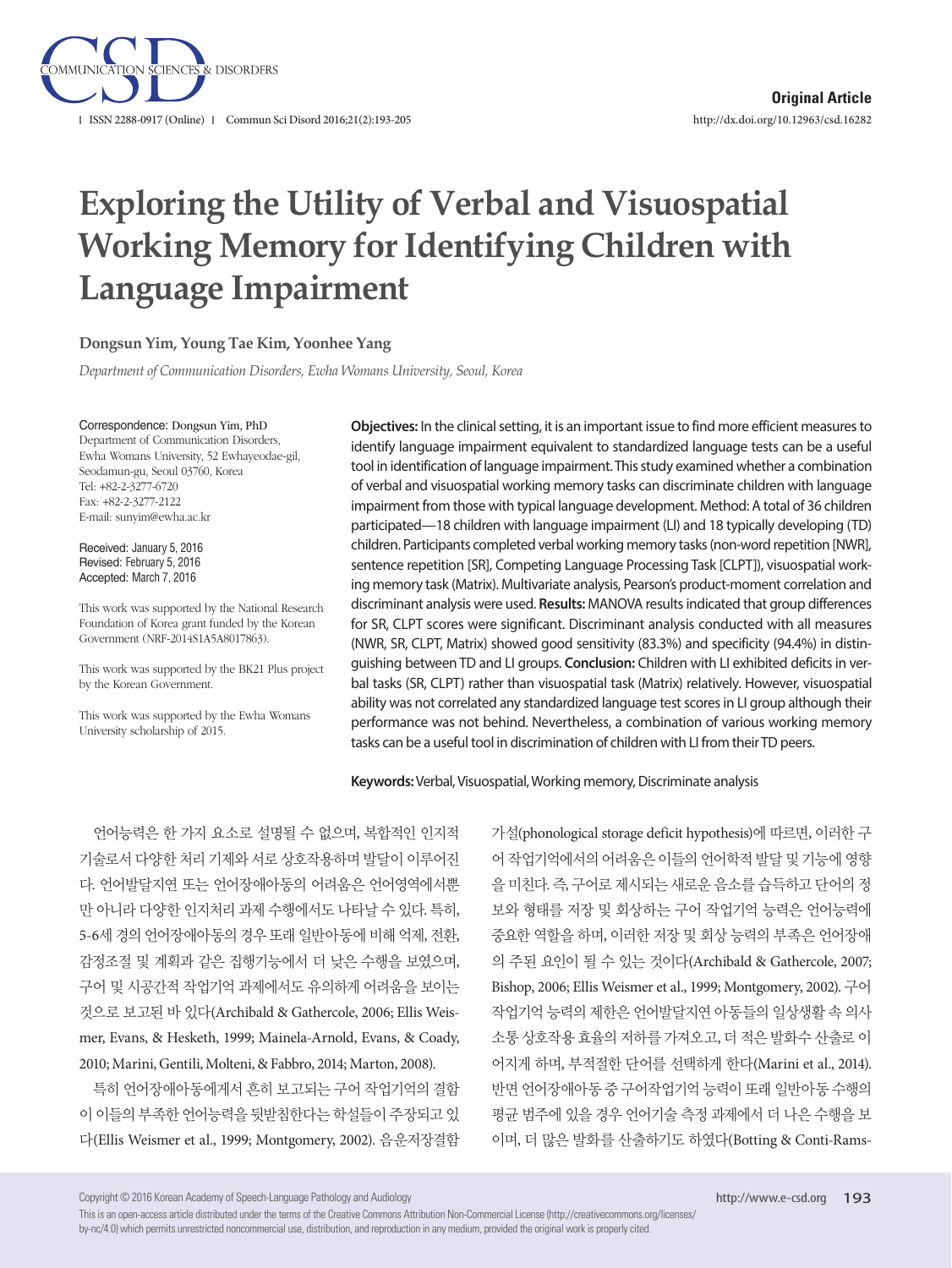

den, 2001). 그러므로 구어 작업기억 능력은 이들의 부족한 언어능 력 향상을 이끌어낼 수 있는 주요 요소로서의 가능성을 지니고 있 다고볼수있다.

구어 작업기억 용량을 측정하는 과제로는 비단어 따라말하기 (Dollaghan & Campbell, 1998; Gathercole, Willis, Baddeley, & Emslie, 1994), 문장 따라말하기(Kamhi & Catts, 1986; Stokes, Wong, Fletcher, & Leonard, 2006), 경쟁 언어 처리 과제(Ellis Weismer et al., 1999; Gaulin & Campbell, 1994) 등이 있다. 이 과제들은 모두 언어장애아동을 판별하는 임상적 지표로 수많은 선행연구들을 통 해 그 가능성이 입증되었다(Ellis Weismer et al., 1999; Mainela-Arnold et al., 2010; Stokes et al., 2006).

비단어 따라말하기와 문장 따라말하기는 모두 '음운 처리, 표상 그리고 저장 능력'을 측정할 수 있는 과제로, 선행연구에서 이 두 과 제의 수행 간 유의한 정적 상관관계를 밝힌 바 있다(Bishop, North, & Donlan, 1996; Conti‐Ramsden, Botting, & Faragher, 2001; Kamhi & Catts, 1986). 그러나 비단어 따라말하기는 상대적으로 아동 이 이미 지니고 있는 언어 능력을 최대한 배제할 수 있는 측정도구 인 반면, 문장 따라말하기는 기존 어휘 또는 문법적 구문 구조의 이 해 능력, 언어학적 지식등과 같이 언어 능력을 요구하는 측정도구 일 수 있다(MacWhinney, Feldman, Sacco, & Valdés-Pérez, 2000). 반면 경쟁 언어 처리 과제는 단지 비단어나 문장 등을 그대로 반복 하여 기억하는 능력 만을 측정하는 것에서 벗어나 들려주는 문장 에 대해 의미적인 정오판단을 하는 실제적인 언어적 수행과 함께 구어적 작업 기억의 사용이 역동적으로 이루어질 수 있는지 평가 할수있는도구로개발된과제이다(Gaulin & Campbell, 1994).

특히 영어권에서는 만 5세 언어장애아동을 대상으로 비단어 따 라말하기 과제를 실시하였을 때 언어장애아동을 언어장애로 판별 하는 민감도(sensitivity)는 66%, 일반아동을 일반아동으로 판별하 는 특이도(specificity)는 85%로 분류할 수 있어 임상적 도구로서의 유용성을 입증한 바 있다(Conti-Ramsden, 2003). 이보다 더 높은 연령대인 만 7세의 아동들을 대상으로 3-4 음절의 비단어 따라말 하기과제를수행한결과, 언어장애아동과일반아동을 98%의정확 도로 진단하여 상대적으로 높은 연령대의 아동일수록 진단 정확도 는 높게 나타날 수 있음을 확인할 수 있었다(Dollaghan & Campbell, 1998).

또한 언어권에 따른 차이도 나타나는데 앞서 언급한 영어권의 연 구뿐 아니라 스페인어(Calderon & Guiterrez-Clellen, 2003), 광둥 어(Stokes et al., 2006), 한국어(Hwang, 2014; Yang, Yim, Kim, & Han, 2013)권에서도 비단어 따라말하기 과제를 사용한 연구도 있 었다. 스페인어를 사용하는 만 4세의 아동을 대상으로 비단어 따

라말하기 과제를 사용한 연구에서는 영어권에서처럼 언어장애아 동들이 또래 일반아동에 비해 유의하게 부족한 수행을 보였다. 그 러나, 만 4-5세의 아동을 대상으로 광둥어 비단어를 사용한 따라 말하기 과제를 수행한 연구에서는 집단 간 차이가 나타나지 않았 다. 한국어권에서는 연령대 별로 차이가 나타났다. 한국어를 사용 하는 만 2-6세의 어린 학령전기 아동들의 경우 비단어 따라말하기 능력에서 어휘발달지체 아동이 또래 일반아동에 비해 유의하게 낮 았다(Yang et al., 2013). 그러나, 초등 3-5학년의 비교적 높은 연령대 의 읽기이해부진 및 또래 일반아동을 대상으로 했을 때 비단어 따 라말하기 수행의 집단 간 차이는 유의하지 않았다(Hwang, 2014). 이와 같이 아동의 언어권 및 연령대에 따라 비단어 따라말하기 과 제의 언어장애아동 판별력은 달라질 수 있다. 또한, 특정 언어권에 서 비단어 따라말하기 과제가 언어장애아동을 확인하는 유용한 도구로 확인되었을지라도, 장애 판별을 목적으로 사용할 때에는 단일 과제를 단독으로 활용되기 보다는 여러 다른 요소들과 함께 고려되어야함을제안하기도하였다(Ellis Weismer et al., 2000).

비단어 따라말하기 과제와 더불어 문법 형태소 사용도 함께 측 정할 수 있는 문장 따라말하기 과제는 미국의 표준화 언어검사도 구인 Clinical Evaluation of Language Fundamentals-Revised (CELF-R; Semel, Wiig, & Secord, 1989)와 Test of Language Development-Primary (TOLD-P; Newcomer & Hammill, 2008)에도 수록되어 있는 유용한 도구이다. 만 10-11세의 언어장애아동 160명, 또래 일 반아동 100명을 대상으로 임상적 지표로서의 잠재성을 지닌 비단 어 따라말하기, 문장 따라말하기 과제를 수행한 결과 문장 따라말 하기는 비단어 따라말하기보다도 높은 판별력을 지닌 과제임을 입 증하였다(Conti-Ramsden et al., 2001). 즉, 이 연구에서 문장 따라 말하기의 경우 민감도는 90%, 특이도는 85%, 비단어 따라말하기 의 경우 민감도는 78%, 특이도는 87%로 나타나 비단어 따라말하 기에 비해 문장 따라말하기의 판별력이 더욱 높은 것으로 나타났 다. 국내의 연구에서도 만 2-3세의 말 늦은 아동과 일반아동을 대 상으로 비단어 따라말하기와 문장 따라말하기 수행 능력을 비교 했을 때 문장 따라말하기에서만 말 늦은 아동의 선별이 가능하였 다(Oh & Yim, 2013). 그러나, 초등학교 3-5학년의 비교적 높은 연령 의 읽기이해부진 아동들은 문장 따라말하기 과제 수행에서는 어 려움을 겪었지만, 비단어 따라말하기 과제 수행에서는 또래 일반 아동과 유사한 수행을 보였다. 즉, 한국어권에서 연령대에 상관없 이 문장 따라말하기 과제의 보다 높은 임상적 유용성을 확인해 볼 수있다(Hwang, 2014).

앞서 설명한 비단어 따라말하기 및 문장 따라말하기 과제가 즉 각적인 음운 작업기억 능력을 측정하는 도구로 알려져 있는 반면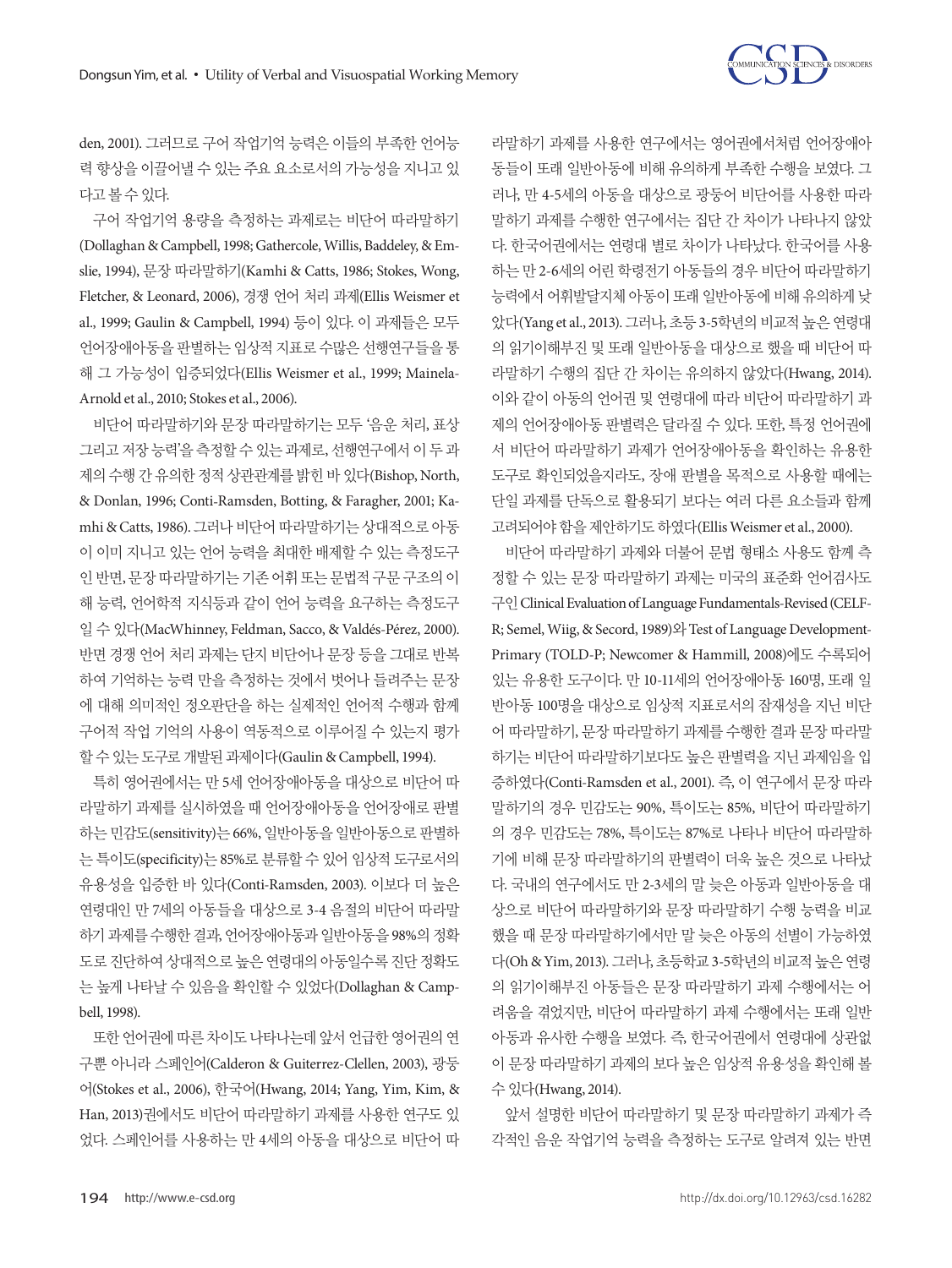

(Ellis Weismer & Thordardottir, 2002), 구어 작업기억 능력과 더불 어 구문이해능력을 복합적으로 측정할 수 있는 경쟁 언어 처리 과 제는 언어처리 과정 중 언어학적 이해와 구어 정보저장 간 균형에 초점을 맞춘 과제이다(Ellis Weismer et al., 1999; Just & Carpenter, 1992). Montgomery (2000)는 언어장애아동들이 특히 이중 처리를 요하는 높은 요구수준의 과제 수행에서 정보 처리에서의 어려움을 나타낸다고 보았다. 이와 관련하여 Ellis Weismer 등(1999)의 연구 에서는 언어장애아동들이 또래 일반아동에 비해 경쟁 언어 처리 과제 수행에서 문장이해 처리에서는 부족함을 보이지 않았으나, 문 장의 마지막 단어(목표단어)를 회상할 때에는 유의하게 어려움을 보였다고 보고하였다. 즉, 언어장애아동들은 또래 일반아동들에 비해 근본적으로 일시적 저장 공간이 작으며, 과제 수행 시 긴 문장 을 이해해야 할 때 언어장애아동들의 경우 문장의 마지막 단어들 과 같은 구어 정보들의 저장을 위해 더 적은 저장공간을 남겨놓기 때문인것으로보았다(Ellis Weismer & Thordardottir, 2002).

구어 작업기억 능력과 더불어 시각적 이미지 및 공간적 정보를 저장 및 조작하는 역할을 담당하는 시공간적 작업기억 영역에서도 언어발달지연 아동의 결함이 나타나는 것으로 보고되었다(Van der Lely & Howard, 1993). Leonard (1998)에 의하면, 또래 일반아 동들과 유사한 비언어성 지능 점수를 획득하는 단순언어장애 아동 일지라도 언어 결함 뿐만 아니라 비언어적 처리 결함을 나타낸다고 보았는데, 이들의 어려움은 제한된 작업기억용량(Ellis Weismer et al., 1999), 제한된 처리속도(Kail & Salthouse, 1994; Miller, Kail, Leonard, & Tomblin, 2001), 에너지 또는 효율성의 축소(Bishop, 1997), 전반적 처리 제한(Ullman & Pierpont, 2005) 등으로 설명해 왔다. 즉, 언어에 한정된 어려움을 보인다고 보았던 단순언어장애 아동들 마저 공간적 처리 능력(Kamhi, Catts, Mauer, Apel, & Gentry, 1988), 이미지 생성(Johnston & Ellis Weismer, 1983)과 같은 인 지 능력에서도 어려움을 나타낸 것이다. 이와 같은 어려움은 단순 언어장애 아동들이 단지 시각적 심상을 생성해내는 자체에 어려움 을 보인다기 보다는, 이 시각적 심상을 또래 일반아동에 비해 잘 유 지하고 적절히 사용하는 것에 어려움을 보이는 것으로 보았다. 이 러한 시각적 심상은 또한 어휘 이해와 같은 언어 능력과도 정적인 상관관계가 있음을 밝혀 시공간적 정보 처리 능력이 언어와 무관 하지 않음을 확인해볼 수 있다(Kamhi, Catts, Koenig, & Lewis, 1984). 단순한 숫자 폭 기억하기 과제에서 가리키기(pointing)와 같 은 비구어적 반응을 요구하는 시각적 제시방법을 사용하여 언어적 결함의 개입 가능성을 축소시킬지라도, 단순언어장애 아동들은 일반아동에 비해 유의한 어려움을 보였다. 즉, 일반아동의 경우 시 각적 정보를 구어적 형태로 변형시킬 수 있는 능력을 지니고 있었던

반면, 단순언어장애 아동은 숫자를 회상하는 데에 비효율적인 시 각적 코드 자체에만 의존하는 모습을 보였다고 분석하였다(Gillam, Cowan, & Marler, 1998). 특히 구어적 시연의 도움을 받을 수 없어 이름 붙이기 어려운 추상적 패턴을 회상해야 할 경우 단순언 어장애 아동들의 비구어적 작업기억 과제 수행의 어려움은 명확히 드러나는 것으로 보인다. 뿐만 아니라 시공간적 처리 과제에서는 어 느 정도의 운동 기술을 요하는데, 정교화된 운동 능력의 발달이 시 공간적 처리 및 기억 과제를 수행하는 데에 요구될 수 있음을 시사 하기도하였다(Hick, Botting, & Conti-Ramsden, 2005).

반면, 언어장애아동들의 작업기억 상의 결함은 구어 영역에 한 정된 것으로 시공간적 작업 기억 과제에서는 수행 결함을 나타내지 않은연구결과가제시되기도하였다(Archibald & Gathercole, 2006; Bavin, Wilson, Maruff, & Sleeman, 2005). 이는 언어장애아동들의 작업기억 결함이 구어 영역에 한정되어 나타날 수 있으며, 부족한 구어 단기 및 작업기억 능력이 언어에서의 새로운 음운적 형태를 학습하는 것의 어려움으로 이어질 수 있다고 보았다(Archibald & Gathercole, 2006). 즉, 언어장애아동들의 작업기억 상의 결함이 전 반적인 영역에 걸쳐 나타나는 것이 아닌 구어 영역에 한정적이라면, 이들의 잔존하는 시공간적 영역에서의 처리 및 저장 능력이 이들의 언어능력을 증진시키는 유용한 기제로 활용될 수 있는 가능성에 대해논의해볼수있다(Bavin et al., 2005).

이에 본 연구에서는 임상 현장에서 현재 사용하고 있는 표준화 언어검사도구 외에도 구어 및 시공간적 작업기억 과제들이 절차 및 시간적인측면에서탄력적으로운용될수있는유의미한임상적도 구로 적절히 활용될 수 있는지 탐색해보고자 하였다. 즉, 언어장애 유무를 판별하는 데에 유용한 것으로 나타난 작업기억 과제들이 높은 수준의 언어장애 진단 정확도를 지니고 있는지 그 가능성에 대해 논의해보는 것은 임상적 의의가 있다. 이에 본 연구에서는 구 어 및 시각적으로 다양한 유형의 자극을 제시하는 작업기억 과제 들의 수행결과를 조합하여 표준화 언어검사 결과에 준하는 언어발 달지연여부를파악할수있는지알아보고자하였다.

이에 대한 본 연구의 세부 연구질문은 아래와 같다.

첫째, 아동의 구어 및 시공간적 작업기억 수행은 집단 간(언어장 애아동/일반아동) 유의한차이를보이는가?

둘째, 언어장애아동 및 또래 일반아동 집단 각각에서 표준화 언 어검사와 유의한 상관관계를 보이는 작업기억 과제의 하위유형은 무엇인가?

셋째, 구어 및 시각적으로 다양한 유형의 자극을 제시하는 작업 기억 수행결과의 조합은 표준화 언어검사 결과에 준하는 언어장애 판별력을 지닐 수 있는가?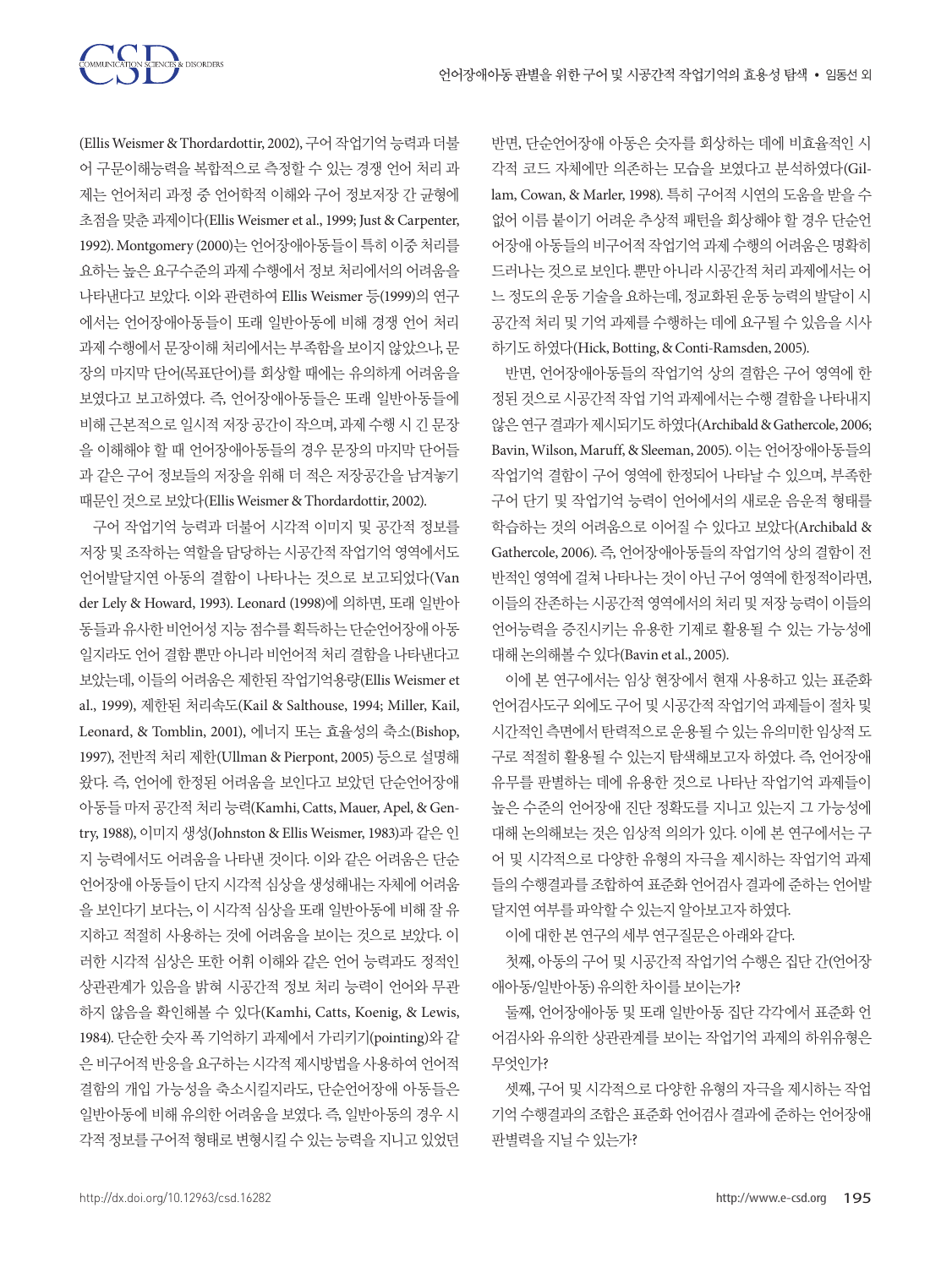## 연구 방법

#### 연구대상

본 연구는 서울 및 수도권 지역에 거주하는 만5-6세의 언어장애 아동 18명(남 10명, 여 8명), 그리고 생활연령을 ±3개월 범위 내로 일치시킨 또래 일반아동 18명(남 7명, 여 11명), 총 36명을 대상으로 하였다.

본 연구에 참여한 언어장애아동은 (1) 아동의 주양육자 또는 초 등학교 및 유치원 담임교사에 의해 인지 및 신체능력이 정상 범주 에 속하는 것으로 보고되고, (2) 카우프만 아동용 지능검사(Korean Kaufman Assessment Battery for Children, K-ABC; Moon & Byun, 2003)의 비언어성 지능지수가 85점(-1 SD) 이상이며, (3) 수 용 및 표현어휘력검사(Receptive and Expressive Vocabulary Test, REVT; Kim, Hong, Kim, Jang, & Lee, 2009) 결과수용및표현어휘 력점수 모두 자신의 생활연령 기준에서 -2 SD 미만이며, (4) 정서, 행동, 감각(시각 및 청각), 사회적 상호작용 등의 문제가 없고, 기타 신경학적 결함의 이력이 없는 아동으로 선정하였다.

본 연구에 참여한 일반아동은 (1) 아동의 주양육자 또는 초등학 교 및 유치원 담임교사에 의해 인지 및 신체능력이 정상 범주에 속 하는 것으로 보고되고, (2) 카우프만 아동용 지능검사(K-ABC; Moon & Byun, 2003)의 비언어성 지능지수가 85점(-1 SD) 이상이 며, (3) 수용 및 표현어휘력검사(REVT; Kim et al., 2009) 결과 수용 및 표현어휘력점수가 모두 정상 범주(-1 SD 이상)에 속하며, (4) 정 서, 행동, 감각(시각 및 청각), 사회적 상호작용 등의 문제가 없고, 기 타신경학적결함의이력이없는아동으로선정하였다.

언어장애아동 집단의 평균 생활연령은 70.94개월(SD=3.96), 일 반아동 집단의 평균 생활연령은 68.39개월(SD=4.89)이었다. 언어 장애아동 집단의 동작성 지능 평균은 103.11점(SD=13.646)이고, 일반아동 집단의 동작성 지능 평균은 109.83점(SD=9.72)이었다. 또한, 언어장애아동 집단의 수용어휘력은 48.39점(SD=7.76), 일반 아동 집단의 수용어휘력은 68.28점(SD=10.44)이고, 언어장애아 동 집단의 표현어휘력은 55.94점(SD=11.09), 일반아동 집단의 표 현어휘력은 74.06점(SD=9.78)이었다.

두 집단의 통제가 잘 이루어졌는지 확인하기 위해 일원분산분석 (one-way ANOVA)을 실시한 결과, 연령 및 비언어성 지능에 통계 적으로 유의한 차이가 없었고, 수용어휘력(*F*(1,34)=42.09, *p*<.001) 및표현어휘력(*F*(1,34)=27.01, *p*<.001)에대한집단간차이가통계적 으로 유의하게 나타났다. 두 집단 아동들의 생활연령, 비언어성 지 능, 수용 및 표현어휘력 점수의 평균 및 표준편차는 Table 1에 제시 하였다.

|                           | $LI (N = 18)$  | $NL (N = 18)$ |             |
|---------------------------|----------------|---------------|-------------|
| Age (mo)                  | 70.94 (3.96)   | 68.39 (4.89)  | 2.968       |
| Nonverbal IO <sup>a</sup> | 103.11 (13.65) | 109.83 (9.72) | 2899        |
| RFVT-R <sup>b</sup>       | 48.39 (7.76)   | 68.28 (10.44) | 42 $0.9***$ |
| RFVT-F <sup>b</sup>       | 55.94 (11.09)  | 74.06 (9.78)  | $27.01**$   |

Values are presented as mean (SD).

LI= children with language impairment; NL= children with normal language. <sup>a</sup>Korean Kaufman Assessment Battery for Children (Moon & Byun, 2003). **BReceptive & Expressive Vocabulary Test (Kim, Hong, Kim, Jang, & Lee, 2010).** \*\**p* < .001.

## 연구 도구

본 연구에서는 만 5-6세의 언어장애아동 및 또래 일반아동들의 작업기억 능력을 측정하기 위해 구어 및 시공간적 작업기억으로 나 누어 언어장애 판별에 유용한 임상적 도구가 존재하는지, 언어장 애아동 및 또래 일반아동 집단 각각에서 표준화 언어검사와 유의 한 상관관계를 보이는 작업기억 과제의 하위유형은 무엇인지, 그리 고 언어장애 판별을 위해 유용한 작업기억 하위항목의 조합이 표 준화 언어검사에 의해 분류된 언어장애 및 일반아동 집단 분류의 결과와 얼마나 부합하는지 확인하고자 아래와 같은 연구 과제들 을실행하였다.

#### 작업기억 과제

#### 구어작업기억

비단어 따라말하기(non-word repetition, NWR): 비단어 따라말 하기는 아동에게 청각적으로 비단어를 제시하고, 아동이 제시된 비 단어를 즉시 따라 말하도록 고안된 검사도구이다. 본 연구에서는 Dollaghan과 Campbell (1998)의 연구에 근거하여 한국어의 언어적 특성을고려한 Lee, Yim 그리고 Sim (2012)의비단어따라말하기과 제를 사용하였다. 이 과제는 단어 유사성이 낮은 비단어를 기초로 2 음절에서 6음절까지 각각 4개씩 최종 20개의 단어로 구성하였다.

검사는 소음이 없는 조용한 장소에서 아동과 검사자 간 일대일 로 진행되었다. 검사자는 아동에게 시각적인 단서 없이 각 음절 당 약 2초 간격으로 제시되는 비단어 한 개씩을 헤드폰을 통해 듣게 하고 즉시 반복하여 따라 말하게 하였다. 비단어 음성 파일은 한국 인 성인 여성의 음성으로 녹음되었으며, 2음절을 시작으로 3음절, 4음절, 5음절, 6음절 길이 순으로 제시되었다. 컴퓨터 파일로 검사 를 실시하기 전, 검사자는 과제를 수행하는 방법에 대한 설명을 아 동에게 구어로 전달하였다. 먼저, 똑같이 따라 말하는 것에 대한 이 해를 돕기 위해 본 과제의 명칭을 '앵무새 놀이'로 명명하고, 비단어 로 연습 문제를 실시하기에 앞서 아동이 과제의 방법을 정확히 이

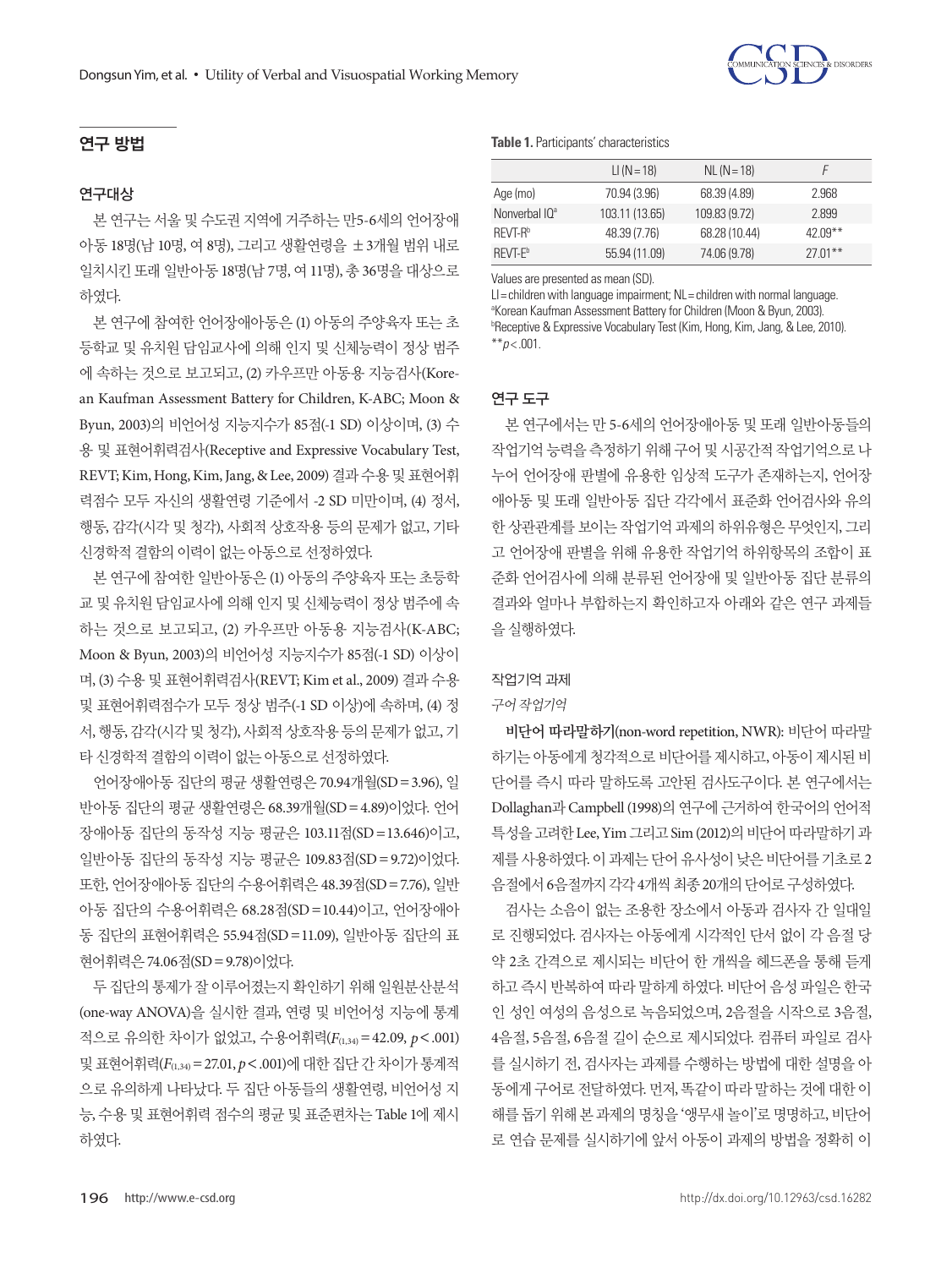해하는지 확인하기 위해 충분한 연습 문항을 실시하였다. 연습 문 항을 통해 아동이 과제를 이해한다고 판단되면, 컴퓨터 음성파일 을 통해 비단어를 들려주었다. 검사자는 연습 문항에서 아동이 헤 드폰을 통해 자극이 잘 들리는지 확인하였으며, 아동에게 들리는 각 단어의 길이가 점차적으로 늘어난다는 것을 본 과제가 시작되 기전미리숙지할수있도록하였다.

과제의 채점방식은 2가지로, (1) 1번부터 20번까지 총 20개의 비 단어 중에서 정조음한 비단어에 1점, 오조음한 비단어에 0점을 부 여하여 총 20점 만점으로 기재한 단어점수와, (2) 과제에서 제시된 총 80개의 음절 중 각 문항별 음절에 따라 정조음한 음절에 1점, 오 조음한 음절에 0점을 부여하여 총 80점 만점으로 기재한 음절점수 로총점을각각산출하였다.

문장 따라말하기(sentence repetition, SR): 문장 따라말하기는 Ahn과 Kim (2000)의 연구에서 사용된 것으로 검사문장은 총 36 개로구성되어있다. 문장따라말하기과제의난이도는문장의길이 와 문장구조 유형에 따라 단문 3어절, 단문 5어절, 복문 5어절(접 속), 복문 5어절(내포) 총 4가지의 유형으로 구성되었다. 문장의 예 시로 단문 3어절 문항의 경우 '그림을 연필로 그려요', 단문 5어절은 '동생이 작은 칫솔로 이빨을 닦아요', 복문 5어절(접속)은 '동생이 바지를 입고 양말을 신어요', '복문 5어절(내포)는 '친구가 잠을 자 는강아지를깨워요'가있다.

검사 절차는 다음과 같다. 검사자가 아동에게 들려주는 말을 똑 같이 따라 말하는 과제의 수행방법에 대해 충분히 설명한 후 연습 문항을 실시하고 아동이 과제에 대해 충분히 이해했다고 판단되면 본 검사를 실시하였다. 검사는 검사자가 아동에게 녹음파일을 통 해 아동에게 문장을 들려주면 아동은 문장을 들은 즉시 정확하게 따라 말하도록 하였다. 검사자는 아동의 반응을 들으며 즉각적으 로 정오반응을 표시하며 전사하였으며, 녹음기로 녹취하였다. 검사 종료 후 검사자는 전사된 내용과 녹취 파일을 비교하며 재검 절차 를거쳤다.

과제의 채점방식은 2가지로, (1) 1번부터 35번까지 총 35개의 문 장 중에서 문장의 모든 부분에서 정확히 따라 말한 문장에 1점, 부 분적으로라도 틀린 문장에 0점을 부여하여 총 35점 만점으로 기재 한 문장점수와, (2) 과제에서 제시된 총 157개의 어절 중 각 문항별 어절에 따라 정조음한 어절에 1점, 오조음한 어절에 0점을 부여하 여 총 157점 만점으로 기재한 어절점수로 총점을 각각 산출하였다. 또한, 대상들의 조음음운 산출 능력이 과제에 미치는 영향을 배제 하기 위해 아동의 단순 오조음으로 판단되는 것은 오반응으로 측 정하지않았다.

경쟁 언어 처리 과제(Competing Language Processing Task, CLPT): 경쟁 언어 처리 과제는 언어적 정오판단을 수행함과 동시 에 구어 작업기억 용량을 측정하기 위한 이중 부하(dual-loaded)가 적용되는 과제로, 기존 선행연구에서 숫자, 철자, 단어, 문장 등을 그대로반복해서말하는과제들과차별점을둔과제이다(Gaulin & Campbell, 1994). 본 과제는 아동에게 들려준 문장에 대해 각각 의 미적인 정오를 판단하는 것(예/아니오)과 난이도에 따라 그룹화된 문장들의 마지막 단어들을 기억하고 회상하는 과제(단어회상)로 구성되어 있다. 본 연구에서는 Kim과 Yim (2012)의 한국어 문장 폭기억하기과제(CLPT)를사용하였다.

과제의 난이도는 6단계로 이루어져 있고, 각 단계로 올라갈수록 듣고 판단 및 회상해야 하는 수가 증가한다. 즉, 난이도 1에서는 문 장 1개, 난이도 2는 문장 2개, 난이도 3은 문장 3개, 난이도 4는 문 장 4개, 난이도 5는 문장 5개, 난이도 6은 문장 6개이며 각 난이도는 2세트씩 총 42개의 문장으로 구성된다. 모든 문장 구조는 3어절로 이루어져 있으며 '정오판단' 과제에서는 각각의 문장을 듣고 문장 의 의미가 맞는지/틀리는지에 대해 즉각적으로 반응해야 한다. '단 어회상'은 그룹화된 각 문장의 마지막 단어들을 기억하고 있다가 각 단계의 마지막에 반응하는 것으로 난이도에 따라 문장의 수도 증가하기때문에회상해야하는마지막단어의수도증가한다.

예를 들어, 난이도 1은 "거인은 작은 사람이다."의 1개의 문장을 듣고 의미판단 후 마지막 단어인 '사람이다'를 기억해야 하며, 난이 도 2의 경우, "환자는 아픈 사람이다.", "우유는 색깔이 하얗다." 2 개의 문장을 연달아 들은 직후, 의미를 판단하여 예 또는 아니오로 정오판단을 하고, 최종적으로 각 2문장의 마지막 단어인 '사람이 다', '하얗다'중기억하는단어들을모두회상해서답해야한다.

음성 파일은 한국인 성인 여성에 의해 2개의 연습 문항과 본 문 항 42개, 총 44개의 문장이 녹음되었다. 각 문장은 약 2,000 ms 간 격으로 녹음되어 있고, 아동은 다음 문장이 제시되기 전 약 2,000 ms의 시간 내에 각 문장에 대한 '예/아니오'로 정오판단을 하고, 모 든 문장들이 제시되면 각 문장들의 마지막 단어들을 모두 회상하 여답한다.

검사는 검사자와 아동이 일대일로 앉을 수 있도록 준비된 조용 한 방에서 개별적으로 실시하였다. 2개의 연습 문항에서 검사자가 아동이 과제에 대해 정확히 숙지할 수 있도록 설명하고, 충분히 과 제 내용을 숙지했다고 판단되었을 때 본 검사를 실시하였다. 단서 는 연습 문항에서만 제시하며 본 과제를 수행할 때는 어떠한 단서 도 제공하지 않았다. 본 검사가 시작되기 전 검사자는 아동에게 들 려주는 문장이 점점 많아진다는 것을 미리 설명하여 아동이 숙지 할 수 있도록 하였다. 아동에게 들리는 문장에 대해 '예/아니오'로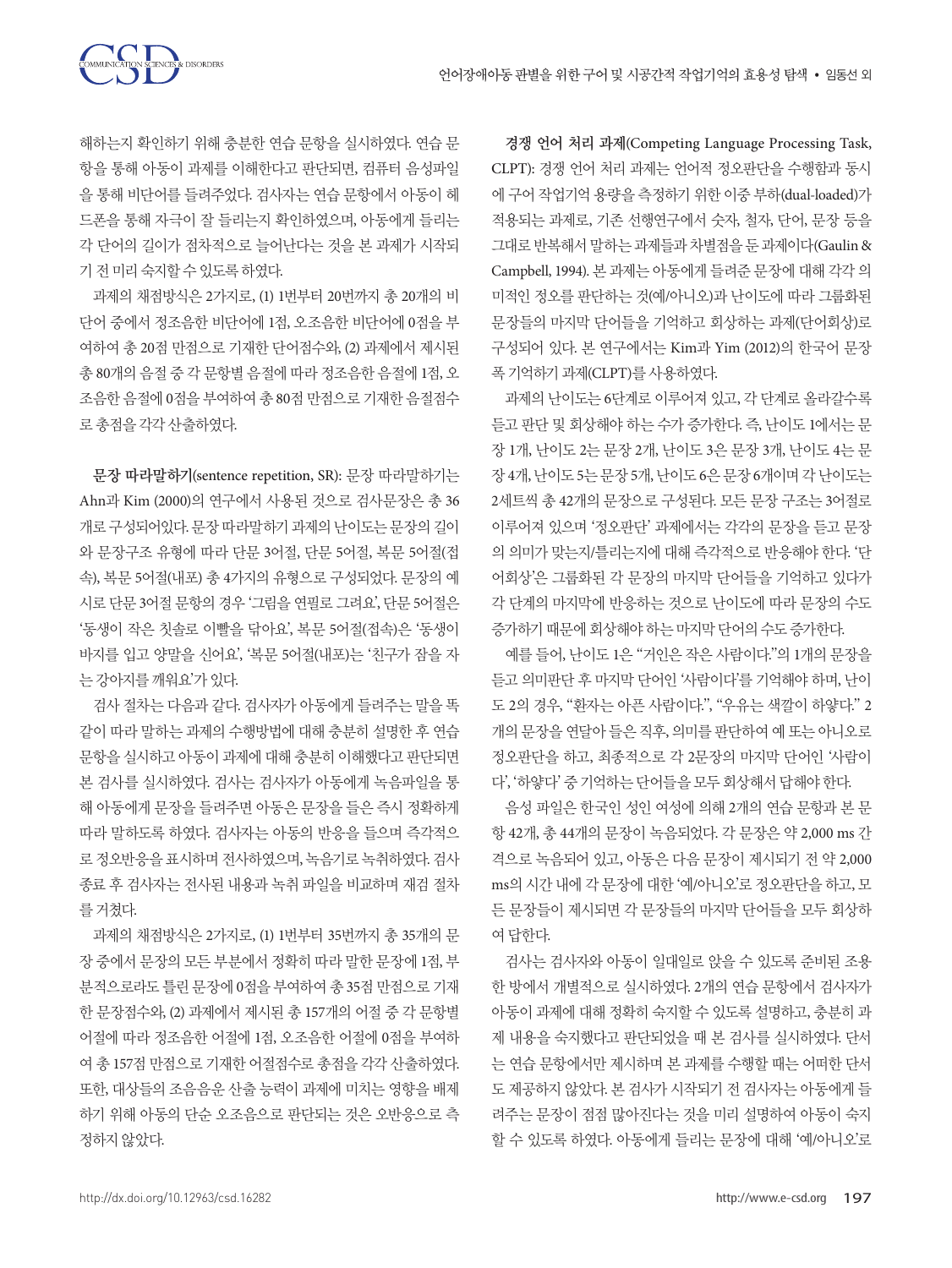

정오판단을 하도록 하였으며, '단어 회상'은 난이도별 문장을 모두 듣고 '각 문장의 마지막 단어는 무엇이었나요?'라는 음성이 제시되 면 기억하고 있는 마지막 단어를 모두 회상하도록 하였다. 이 때, 난 이도 내 문항 순서에는 상관없이 기억나는 단어들을 모두 말하도 록 하였다. 검사는 1단계부터 6단계까지 중단 없이 이루어지며, 검 사자는과제도중아동에게어떠한피드백도제공하지않았다.

과제의 채점방식은 '정오판단' 과제의 경우, 정반응에 1점, 오반 응에 0점, '단어회상'의 경우, 아동이 회상한 단어의 수만큼 1점씩 부여하였다. 이때, 난이도 내 문항의 순서는 상관없이 정반응 한 회 상단어에 대해서는 모두 정반응으로 처리하였으며, 아동이 문장의 마지막 단어가 아닌 전체 문장을 똑같이 회상한 경우에도 정반응 으로 판단하여 1점으로 처리하였다. 단, 문장구조의 어절 위치를 바꿔 말하거나 의미는 동일하지만 마지막 단어가 같지 않은 경우는 오반응으로간주하였다.

#### 시공간적작업기억 - 매트릭스(Matrix)

본 과제는 작업기억의 하위 영역 중 하나인 시공간 스케치패드 (visuospatial sketch-pad)의 용량을 측정할 수 있는 과제(Gathercole & Pickering, 2000)로, 본 연구에서는 Gathercole과 Pickering (2000)의 매트릭스 과제를 수정 보완한 Kim과 Yim (2012)의 과제 를사용하였다.

과제는 컴퓨터 화면에 3×3, 총 9개로 이루어진 정사각형 검정색 매트릭스에 난이도에 따라 다른 개수만큼의 주황색 매트릭스가 500 ms 간격으로 연속적으로 깜박이도록 구성되어 있다. 이후 정 지 화면이 나타나고, 그 다음 컴퓨터 화면에 다시 9개의 빈 검정색 매트릭스가 제시되었다. 이때 아동은 주황색 매트릭스를 순서대로 기억하여 손가락으로 빈 매트릭스를 가리키는 방법(forward)과 반 대로 기억하여 빈 매트릭스를 가리키는 방법(backward)에 따라 과 제를 수행하였다. 과제의 난이도는 4단계로 구성되어 있고, 주황색 으로 깜박거리게 되는 칸이 난이도 1에서는 2칸, 난이도 2에서 3칸, 난이도 3에서 4칸, 난이도 4에서 5칸으로 각 단계별로 1칸씩 증가 한다. 본 과제는 예제 5문항과 18개의 검사 문항으로 구성되어 있으 며, 각 난이도별 검사 문항 수는 난이도 1과 2는 4문항, 난이도 3과 4는 5문항으로총 18개의문항으로구성되었다.

과제 수행의 절차는 다음과 같다. 조용한 방에서 검사자와 아동 이 일대일로 앉아 개별적으로 실시하였다. 검사자는 아동에게 컴퓨 터 화면에 주황색 불이 나타났다가 사라질 것이며, 이 순서를 기억 하고 있다가 순행(forward)과제 수행 시에는 아동이 본 것과 '순서 대로', 역행(backward)과제 수행 시에는 아동이 본 것과 '반대로/거 꾸로' 수행해야 함을 설명하였다. 본 과제는 제시되는 자극을 순서

대로 또는 거꾸로 기억해야 하는 특성에 따라 아동이 '순서대로'와 '반대로/거꾸로' 각각에 대한 개념을 인지하여 버튼을 누를 수 있도 록 충분히 설명하였다. 이 후 연습하는 단계를 거쳐서 아동이 과제 수행의 규칙을 충분히 숙지하였다고 판단되었을 때 본 문항을 실시 하였다.

과제의 채점방식은 아동이 정반응 한 경우 1점, 오반응 한 경우 0 점으로 처리하였다. 검사자는 아동이 정반응 한 경우와 오반응 한 경우모두동일하게반응해주었다.

#### 자료분석 및 결과처리

본 연구에서 사용된 과제의 점수는 모두 정반응 1점, 오반응 0점 으로 계산되었으며, 모든 통계적 분석은 SPSS ver. 19 (SPSS Inc., Chicago, IL, USA)를 사용하였다. 비단어 따라말하기, 문장 따라 말하기, 경쟁 언어 처리 과제, 매트릭스 등 다양한 구어 및 시공간적 작업기억 과제 수행 결과를 토대로 언어장애 및 또래 일반아동의 차이가 통계적으로 유의한지 살펴보기 위하여 다변량분석(MAN-OVA)를 사용하였다. 또한, 언어장애아동 및 또래 일반아동 집단 각각에서 표준화 언어검사 및 각 작업기억 과제들의 상관관계를 알 아보기 위해 Pearson의 적률상관계수(Pearson product monument correlation)를 산출하였으며, 다양한 구어 및 시공간적 작업기억수 행의 조합이 표준화 언어검사에 의한 언어장애 및 일반아동으로의 진단 결과와 얼마나 부합하는지 확인하기 위해 동시입력방식의 판 별분석(simultaneous estimation-discriminant analysis)을 사용하 였다.

#### 연구 결과

# 집단 간(언어장애아동, 일반아동) 아동의 구어 및 시공간적 작업기억 수행능력 비교

언어장애아동 집단 및 일반아동 집단의 비단어 따라말하기, 문 장 따라말하기, 경쟁 언어 처리 과제, 그리고 매트릭스 과제수행 정 확도에대한결과는 Table 2와같다.

비단어 따라말하기(NWR) 과제의 단어수준 점수에서 일반아 동은 13.28점(SD=3.59), 언어장애아동은 12.89점(SD=3.32)을 받 았으며, 음절수준 점수에서 일반아동은 69.28점(SD=9.23), 언어 장애아동은 68.67점(SD=6.52)을받았다. 이와같은결과가통계적 으로 유의한지 확인한 결과, 통계적으로 유의한 집단 간 차이는 단 어(*F*(1,34)=.738, *p*>.05) 및 음절(*F*(1,34)=.820, *p*>.05) 수준 모두에서 나타나지않았다

문장 따라말하기(SR) 과제에서는 문장수준 점수에서 일반아동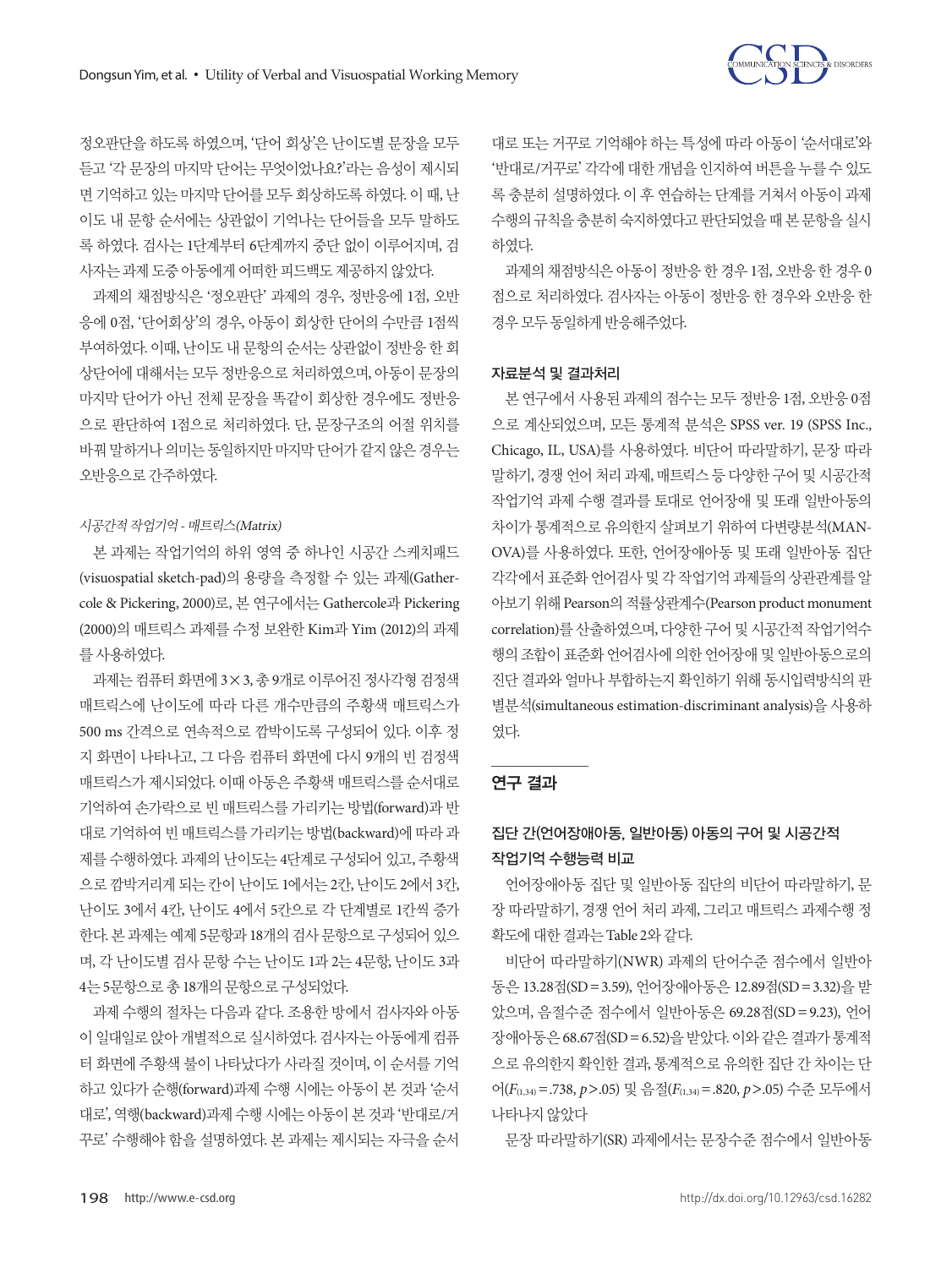

이 29.33점(SD=4.39), 언어장애아동이 22.67점(SD=8.17), 어절수 준 점수에서 일반아동이 148.22점(SD =8.61), 언어장애아동이 135.28점(SD=17.43)을 받았다. 이와 같은 결과가 통계적으로 유의 한지 확인한 결과, 문장(*F*(1,34)=9.302, *p*<.01) 및 어절(*F*(1,34)=7.981, *p*<.01) 수준 모두에서 유의한 집단 간 차이가 나타났다. 즉, 언어장 애아동 집단은 또래 일반아동 집단에 비해 통계적으로 유의하게 부족한수행을보였다.

경쟁 언어 처리 과제(CLPT) 과제에서는 정오판단 조건에서 일반 아동이 36.72점(SD=6.34), 언어장애아동이 32.50점(SD=6.50), 단어회상 조건에서 일반아동이 11.67점(SD=7.31), 언어장애아동 이 5.83점(SD=4.61)을 받았다. 이와 같은 결과가 통계적으로 유의 한지 확인한 결과, 정오판단 조건에서는 일반아동 및 언어장애아동 간 유의한 수행의 차이가 나타나지 않았으나(*F*(1,34)=3.891, *p*>.05), 단어회상 조건에서는 집단 간 유의한 차이가 나타났다(F(1,34) = 8.209, *p*<.01). 즉, 단어회상 시 언어장애아동 집단은 또래 일반아동에 비

#### **Table 2.** Between-group comparisons for working memory performances

|                    | $LI (N = 18)$  | $NL (N = 18)$ | F        |
|--------------------|----------------|---------------|----------|
| NWR_word score     | 12.89 (3.32)   | 13.28 (3.59)  | .738     |
| NWR_syllable score | 68.67 (6.52)   | 69.28 (9.23)  | .820     |
| SR sentence score  | 22.67 (8.17)   | 29.33 (4.39)  | $9.302*$ |
| SR word score      | 135.28 (17.43) | 148.22 (8.61) | $7.981*$ |
| CLPT_judgment      | 32.50 (6.50)   | 36.72 (6.34)  | 3.891    |
| CLPT_word recall   | 5.83(4.61)     | 11.67 (7.31)  | $8.209*$ |
| Matrix f           | 7.28 (2.22)    | 7.83(4.13)    | 1.131    |
| Matrix b           | 10.00 (3.69)   | 8.72 (3.51)   | .252     |

Values are presented as mean (SD).

NL = children with normal language; LI = children with language impairment; NWR = nonword repetition, SR = sentence repetition; CLPT = Competing Language Processing Task; Matrix\_f= matrix forward; Matrix\_b= matrix backward  $*_{p<.01}$ .

**Table 3.** The correlation coefficients among tasks in children with normal language

해통계적으로유의하게부족한수행을보였다.

두집단간시공간적작업기억능력-매트릭스(Matrix) 과제에서는 순행 조건에서 일반아동이 7.83점(SD=4.13), 언어장애아동이 7.28 점(SD=2.22)을 받았으며, 역행 조건에서 일반아동이 8.72점(SD= 3.51), 언어장애아동이 10.00점(SD=3.69)을 받았다. 이와 같은 결 과가 통계적으로 유의한지 확인한 결과, 순행(*F*(1,34)=1.131, *p*>.05) 및 역행(*F*(1,34)=.252, *p*>.05) 조건 모두에서 통계적으로 유의한 집 단 간 수행의 차이가 나타나지 않았다. 이에 대한 결과를 Table 2에 제시하였다.

# 각 집단(일반아동, 언어장애아동)의 표준화 언어검사(REVT-R, REVT-E) 결과와 작업기억 하위과제 수행 간 상관관계

일반아동 집단에서 수용어휘력(REVT-R)과 유의한 상관관계를 보이는것은구어작업기억과제중에서는 CLPT\_judgment (*r*=.531, *p*<.05), NWR\_word (*r*=.567, *p*<.05), 시공간적 작업기억 과제 중 에서는 Matrix\_b (*r*=.474, *p*<.05), Matrix\_f (*r*=.735, *p*<.01)였으 며, 표현어휘력(REVT-E)과 유의한 상관관계를 보이는 것은 시공가 적 작업기억 과제인 Matrix\_f (*r*=.554, *p*<.05)였다. 이에 대한 결과 는 Table 3과같다.

단순언어장애 아동 집단에서는 수용어휘력(REVT-R)과 유의한 상관관계를 보이는 과제가 없었으며, 표현어휘력(REVT-E)과 유의한 상관관계를보이는것은 CLPT\_judgment (*r*=.645, *p*<.01), NWR\_ syllable (*r*=.540, *p*<.05)이었다. 이에대한결과는 Table 4와같다.

# 구어 및 시공간적 작업기억 하위유형의 조합을 통한 언어장애 판별력 탐색

본 연구를 위해 사용된 구어 및 시공간적 작업기억 과제의 하위 유형의 조합으로 언어장애 및 또래 일반아동 집단 각각을 잘 판별

|               | REVT-R    | REVT-E  | CLPT_judgment | CLPT recall | NWR_word  | NWR_syllable | SR sentence | SR_word | Matrix b  |
|---------------|-----------|---------|---------------|-------------|-----------|--------------|-------------|---------|-----------|
| REVT-E        | .431      |         |               |             |           |              |             |         |           |
| CLPT_judgment | $.531*$   | .263    |               |             |           |              |             |         |           |
| CLPT_recall   | .385      | .405    | $.673**$      |             |           |              |             |         |           |
| NWR word      | $.567*$   | .364    | .404          | $.508*$     |           |              |             |         |           |
| NWR_syllable  | .418      | .374    | .257          | .394        | $.939***$ |              |             |         |           |
| SR sentence   | .233      | .032    | $.612***$     | .368        | $.664***$ | $.608***$    |             |         |           |
| SR_word       | .321      | .124    | $.631**$      | $.574*$     | $.644**$  | $.540*$      | $.848***$   |         |           |
| Matrix b      | $.474*$   | .441    | $.488*$       | $.803***$   | $.598**$  | $.509*$      | .411        | $.533*$ |           |
| Matrix f      | $.735***$ | $.554*$ | .364          | $.508*$     | .443      | .328         | .065        | .181    | $.758***$ |

REVT = Receptive & Expressive Vocabulary Test (Kim, Hong, Kim, Jang, & Lee, 2010); CLPT = Competing Language Processing Task; NWR = nonword repetition; SR = sentence repetition; Matrix\_b= matrix backward; Matrix\_f= matrix forward.

\**p* < .05, \*\**p* < .01.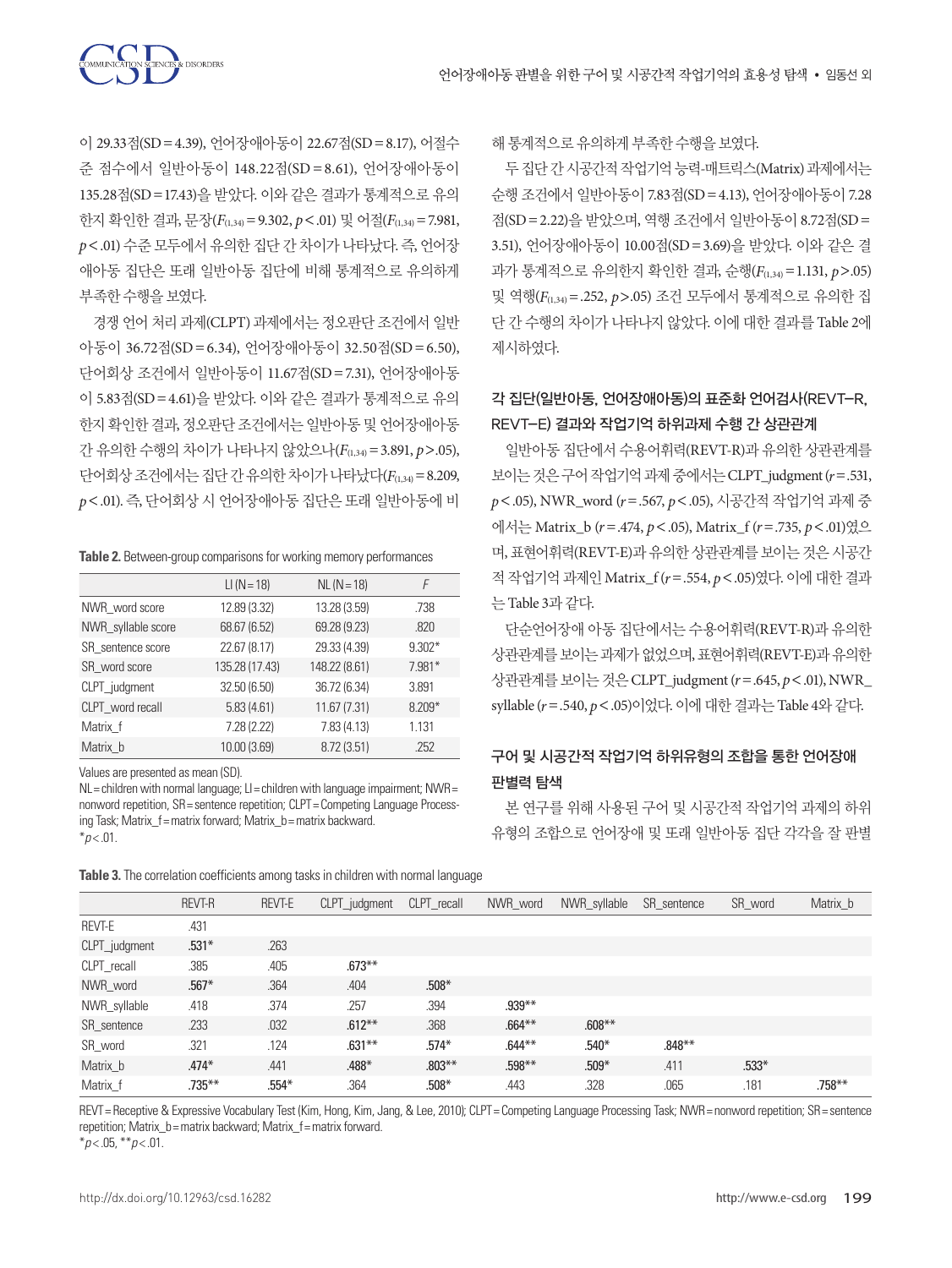

|               | REVT-R | REVT-E    | CLPT_judgment | CLPT recall | NWR_word  | NWR_syllable | SR sentence | SR word  | Matrix b |
|---------------|--------|-----------|---------------|-------------|-----------|--------------|-------------|----------|----------|
| REVT-E        | .323   |           |               |             |           |              |             |          |          |
| CLPT_judgment | .299   | $.645***$ |               |             |           |              |             |          |          |
| CLPT_recall   | .300   | .311      | $.659***$     |             |           |              |             |          |          |
| NWR word      | .237   | .351      | .362          | .314        |           |              |             |          |          |
| NWR_syllable  | .259   | $.540*$   | .397          | .457        | $.783***$ |              |             |          |          |
| SR_Sentence   | .292   | .416      | .466          | $.696**$    | $.675***$ | $.779***$    |             |          |          |
| SR Word       | .175   | .407      | .439          | $.664***$   | $.633***$ | $.755***$    | $.961***$   |          |          |
| Matrix_b      | .293   | $-.037$   | $-0.020$      | .429        | .120      | .100         | .279        | .225     |          |
| Matrix f      | .144   | $-0.349$  | $-169$        | .022        | $-203$    | $-286$       | $-0.053$    | $-0.058$ | $.531*$  |

**Table 4.** The correlation coefficients among tasks in children with language impairment

REVT=Receptive & Expressive Vocabulary Test (Kim, Hong, Kim, Jang, & Lee, 2010); CLPT=Competing Language Processing Task; NWR=nonword repetition; SR=sentence repetition; Matrix\_b= matrix backward; Matrix\_f= matrix forward.

\**p* < .05, \*\**p* < .01.

**Table 5.** Classification table from discriminant analysis

| Model | $\mathbf{x}^2$ | Discriminant loading                                                                                                                                                | Specificity<br>(% ) | Sensitivity<br>(%) | Total<br>(% ) | <i>p</i> -value |
|-------|----------------|---------------------------------------------------------------------------------------------------------------------------------------------------------------------|---------------------|--------------------|---------------|-----------------|
|       | 26.539         | NWR word (.048)<br>NWR_syllable (.033)<br>SR sentence (.439)<br>SR word (.406)<br>CLPT judgment (.284)<br>CLPT recall (.412)<br>Matrix f (.072)<br>Matrix b (-.153) | 94.4                | 83.3               | 88.9          | < .01           |
| 2     | 20.041         | NWR word (.062)<br>SR sentence (.561)<br>CLPT recall (.527)<br>Matrix b (-.195)                                                                                     | 88.9                | 83.3               | 861           | < 01            |

할 수 있는지 알아보기 위해 동시입력방식의 판별분석(simultaneous estimation-discriminate analysis)을 실시하였다. 그 결과, 모든 과제들을 입력한 모형 1에서 일반아동을 일반아동으로 판별하는 특이도(specificity)는 94.4%, 언어장애아동을 언어장애아동으로 판별하는 민감도(sensitivity)는 83.3%로 원 집단 케이스 중 총 88.9% 가 올바르게 분류될 수 있는 것으로 나타났다(χ² = 26.539, *p* < .01). 이는 Plante와 Vance (1994)의 연구에서 민감도와 특이도가 80%- 89% 사이일때, '타당한(fair) 판별', 90% 이상일때'좋은(good) 판별' 로 해석할 수 있다고 보았으므로 이에 근거하여 '타당한(fair) 판별' 조합인것으로판단할수있다.

모형 2에서는 모형 1의 각 과제(NWR, SR, CLPT, Matrix) 중에 서판별의효율성을위하여요구되는정보를최소화하고자, 채점방 식이나 조건에 따라 상대적으로 구조행렬의 판별적재값(각 변수와 표준화된 정준판별함수 간의 상관관계 값)의 절대값이 높은 채점 방식 또는 조건을 선정하여 입력하였다. 즉, NWR과제에서는 단어 점수(word), SR과제에서는 문장점수(sentence), CLPT과제에서는 단어회상점수(recall), Matrix과제에서는 역행조건(backward)을 입력하였다. 그결과, 일반아동을일반아동으로판별하는특이도는 88.9%, 언어장애아동을 언어장애아동으로 판별하는 민감도는 83.3%로원집단케이스중총 86.1%가올바르게분류될수있는것 으로 나타났으며(χ2 =20.041, *p*<.01), 요구되는 정보를 최소화했던 모형 2 역시 Plante와 Vance (1994)의 기준에 따른다면, '타당한 판 별'로볼수있다. 이에대한세부적인결과는 Table 5와같다.

## 논의 및 결론

본 연구에서 만 5-6세의 언어장애아동 및 또래 일반아동들의 작 업기억 능력을 측정하기 위해 구어 및 시공간적 작업기억으로 나누 고 이러한 과제들 중에서 두 집단을 잘 변별해주는 유용한 임상적 도구 및 하위항목이 존재하는지, 언어장애아동 및 또래 일반아동 집단 각각에서 표준화 언어검사와 유의한 상관관계를 보이는 작업 기억 과제 하위유형은 무엇인지, 그리고 언어장애 판별을 위해 유 용한 구어 및 시공간적 작업기억 하위항목의 조합이 표준화 언어검 사에 의해 분류된 언어장애 및 일반아동 집단 분류의 결과와 얼마 나부합할수있는지그가능성을확인해보고자하였다.

첫째, 구어 작업기억 과제 중 비단어 따라말하기(NWR)에서는 장애 및 비장애 집단 간 차이가 나타나지 않았으나, 문장 따라말하 기(SR)에서는 집단 간 차이가 유의하였다. 이는 문장 따라말하기 과제가 비단어 따라말하기 과제에 비해 높은 판별력을 지닌 과제임 을 입증하였던 국내외 선행연구와 일치하는 결과이다(Conti-Ramsden et al., 2001; Oh & Yim, 2013). 이는 언어장애아동의 핵심적인 어려움이 '언어'에 있으므로 상대적으로 기존 어휘 또는 구문 구조 에 대한 지식 및 이해와 같은 잔존 능력으로부터 최대한 분리된 음 운작업기억능력을 측정하고자 하였던 '비단어 따라말하기'에 비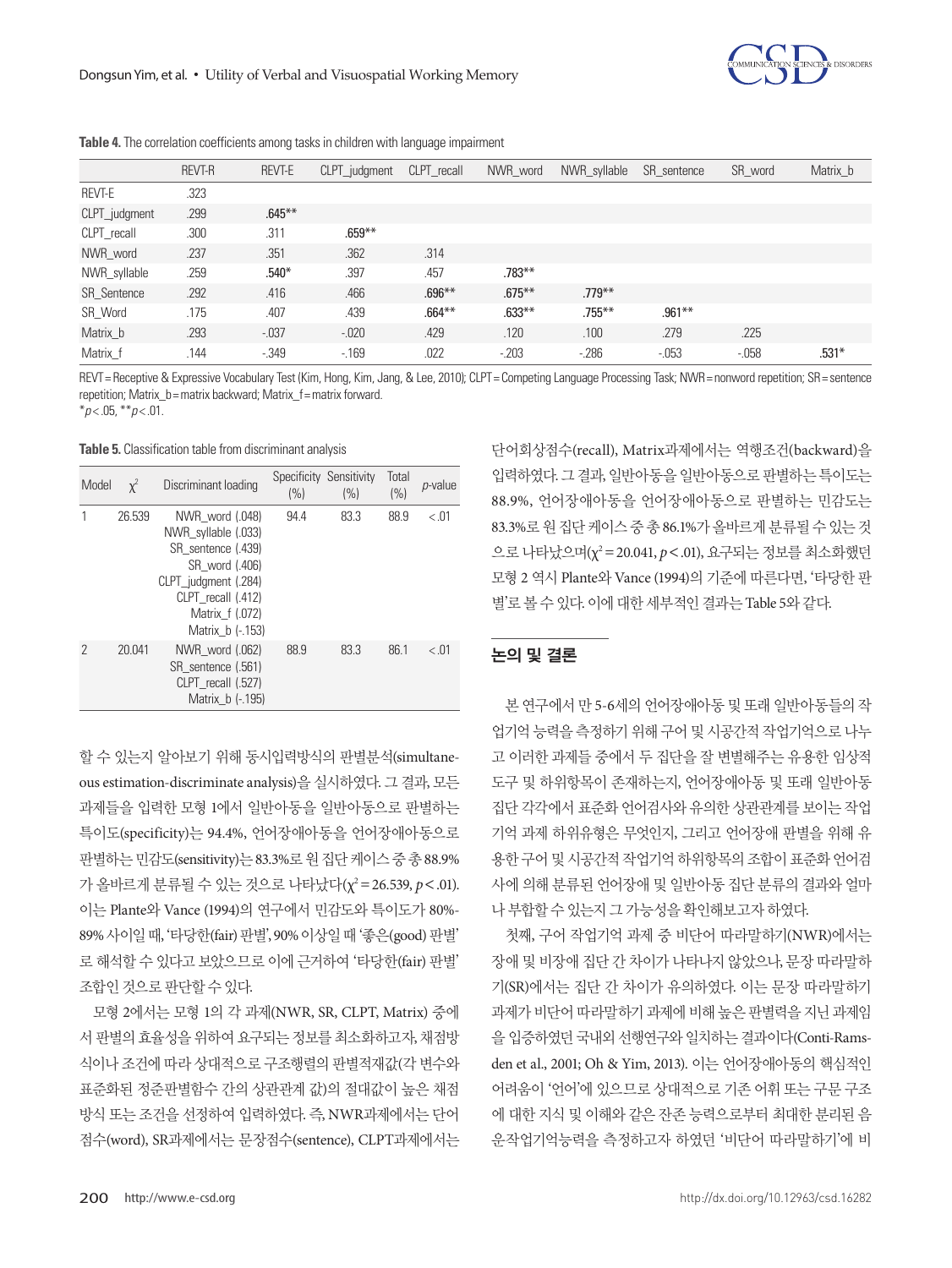

해, 축적되어 온 언어학적 지식 및 이해능력을 더욱 요구하는 '문장 따라말하기 과제'에서 집단 간 격차는 더욱 유의하게 나타날 수 있 는것으로보인다.

또한, 의미적인 정오판단 및 단어회상을 복합적으로 요구하는 경 쟁 언어 처리 과제(CLPT)의 경우, 정오판단에서는 집단 간 차이가 유의하지 않았으나, 단어회상에서는 유의한 차이를 보였다. 이러한 결과는 언어장애아동들이 또래 일반아동에 비해 경쟁 언어 처리 과제 수행에서 문장이해 처리 시에는 부족함이 없었으나, 문장의 마지막 단어(목표단어)들을 회상할 때에는 유의한 어려움을 보였 음을 보고했던 선행 연구들의 결과와 일치한다(Ellis Weismer et al., 1999; Ellis Weismer & Thordardottir, 2002). 특히 언어장애아 동들은 한 가지 처리만을 요구하는 과제에서는 또래 아동에 비해 큰 어려움이 나타나지 않을 수 있지만, 동시적, 복합적 처리 과제에 서 또래 비장애 아동들에 비해 점수가 큰 폭으로 저하될 수 있다 (Montgomery, 2000). 즉, 문장이해 처리와 함께 단어회상이 연속 적 또는 동시적으로 요구되면, 먼저 수행하게 되는 문장이해 처리 수행으로 인해 단어회상을 위한 아동의 인지적 부하가 가중되므 로 작업기억 용량 및 처리 효율의 저하가 나타날 수 있는 것이다(Ellis Weismer & Thordardottir, 2002; Montgomery, 2000).

시공간적 작업기억 능력을 측정하고자 했던 매트릭스(Matrix)과 제에서는 순행(forward) 및 역행(backward) 조건 모두 두 집단 간 유의한 차이가 나타나지 않았다. 본 연구의 결과로부터 언어장애아 동들의 작업기억 결함은 비언어적인 자극을 제시한 시공간적 작업 기억 과제인 매트릭스에서는 나타나지 않았고, 문장 따라말하기와 경쟁 언어 처리 과제와 같은 구어(언어) 작업기억 과제에서 유의하 게 나타났다. 즉, 시공간적 작업기억 과제 수행에서 본 연구의 언어 장애아동들은 수행능력을 보존하고 있으며, 적어도 시공간적 영역 안에서는 또래 비장애 아동들에 비해 두드러진 어려움이 나타나지 않는 것으로 분석된다. 이러한 특징은 언어 및 비언어 모두에서 전 반적인 처리 능력에 제한을 보인다고 언급했던 Ullman과 Pierpont (2005)의 가설과는 상반되는 것이다. Ullman과 Pierpont (2005)는 언어장애아동들에게 언어적인 결함뿐 아니라 비언어적인 처리 결 함 역시 존재하기 때문에 이러한 처리 능력이나 속도에 제한이 있 다는 가설로 이들의 어려움을 설명하고자 했다. 이들이 주장한 전 반적 처리 제한(general processing deficits) 또는 절차적 결함 가설 (procedural deficit hypothesis)에 따르면, 특히 언어장애아동들은 '순서'와 관련된 운동기술에도 결함이 있는 것으로 보고하였다(Bishop, 2002; Hill 2001; Ullman & Pierpont, 2005). 그러나, 본 연구에 서 매트릭스 과제 수행력을 알아보기 위해 정확도만을 측정하였으 므로, 후속 연구에서 정확도뿐만 아니라 반응속도 또한 함께 측정

해본다면 절차적 결함 가설에서 주장하는 이들의 전반적인 결함을 보다폭넓게검증해볼수있을것으로보인다.

둘째, 언어장애 및 또래 일반아동 집단 각각에서 표준화 언어검 사(REVT-R, REVT-E)와 통계적으로 유의한 상관을 보이는지 확 인하였다. 그 결과, 일반아동 집단에서는 수용어휘력(REVT-R)과 구어작업기억 과제인 'CLPT\_judgment', 'NWR\_word', 시공간적 작업기억 과제인 'Matrix\_b', 'Matrix\_f'가 유의한 상관을 보였으 며, 표현어휘력(REVT-R)과 시공간적 작업기억 과제인 'Matrix\_f' 가 유의한 상관을 보였다. 즉, 일반아동 집단의 어휘력은 구어 및 시 공간적 작업기억 모두 통계적으로 유의한 상관을 보였다. 이는 이 들의 언어처리를 위해 구어 및 시공간적 작업기억 점수가 모두 통계 적으로 유의하게 연관성을 나타내는 것으로 보인다. 특히, 시공간적 작업기억(Matrix-f)은 수용어휘력(REVT-R) 및 표현어휘력(REVT-E) 모두와 유의한 상관을 보였으며, 특히 수용어휘력(REVT-R)과 가장 높은 상관관계를 보였다. 이는 일반아동 집단에서 비언어적 자극이 사용된 시공간적 작업기억(Matrix-f)과제는 다양한 구어 작업기억 과제(NWR, SR, CLPT)들과 마찬가지로 어휘력과 정적 상관관계를 나타낼 수 있음을 보여준다. Yim, Kim 그리고 Yang (2015)에 따르면, 시공간적 작업기억(Matrix)과제는 청각적 정보를 거의 자동적으로 부호화할 수 있는 구어 작업기억 과제에 비해 제 시되는 자극이 즉각적인 언어로 부호화될 수 없으므로 상대적으 로 높은 부하를 요하는 과제로 보았다. 즉, 시각 또는 비언어적 정보 일지라도 효율적인 과제 수행을 위해 부하가 높은 작업기억 영역이 활용 가능하다면, 효율적인 언어 및 어휘처리를 위해 긍정적인 역 할을할수있는것이다(Gillam et al., 1998; Kamhi et al., 1984).

한편, 언어장애아동 집단에서 수용어휘력(REVT-R)과 유의한 상관관계를 보이는 것은 나타나지 않았으며, 표현어휘력(REVT-E) 과 유의한 상관관계를 보이는 것은 구어 작업기억 과제인 '경쟁언어 처리과제-정오판단(CLPT\_judgment)', '비단어 따라말하기-음절 (NWR\_syllable)'인 것으로 나타났다. 이처럼 표현어휘력(REVT-E) 과 구어 작업기억 과제들이 긴밀한 상관을 나타냈으나, 시공간적 작업기억 과제는 이들의 언어검사 점수와는 유의한 상관이 나타나 지 않아 또래 일반아동 집단과 차이를 보였다. 이는 시공간적 작업 기억 과제의 수행에서 언어장애 및 일반아동 집단 간 차이가 통계 적으로 유의하지 않아 언어장애아동들에게 시공간적 작업기억 능 력이 상대적으로 잔존하는 것으로 나타났던 분산분석의 결과와 비교하여 주목해보아야 할 점이기도 하다. 선행연구에서도 일반아 동의 경우 시각적 정보를 구어적 형태로 자유롭게 전환 또는 변형 시킬 수 있었으나, 언어장애아동들은 시각적 정보 처리 및 시각적 심상을 생성해내는 능력 그 자체에는 어려움이 없었지만, 어휘 이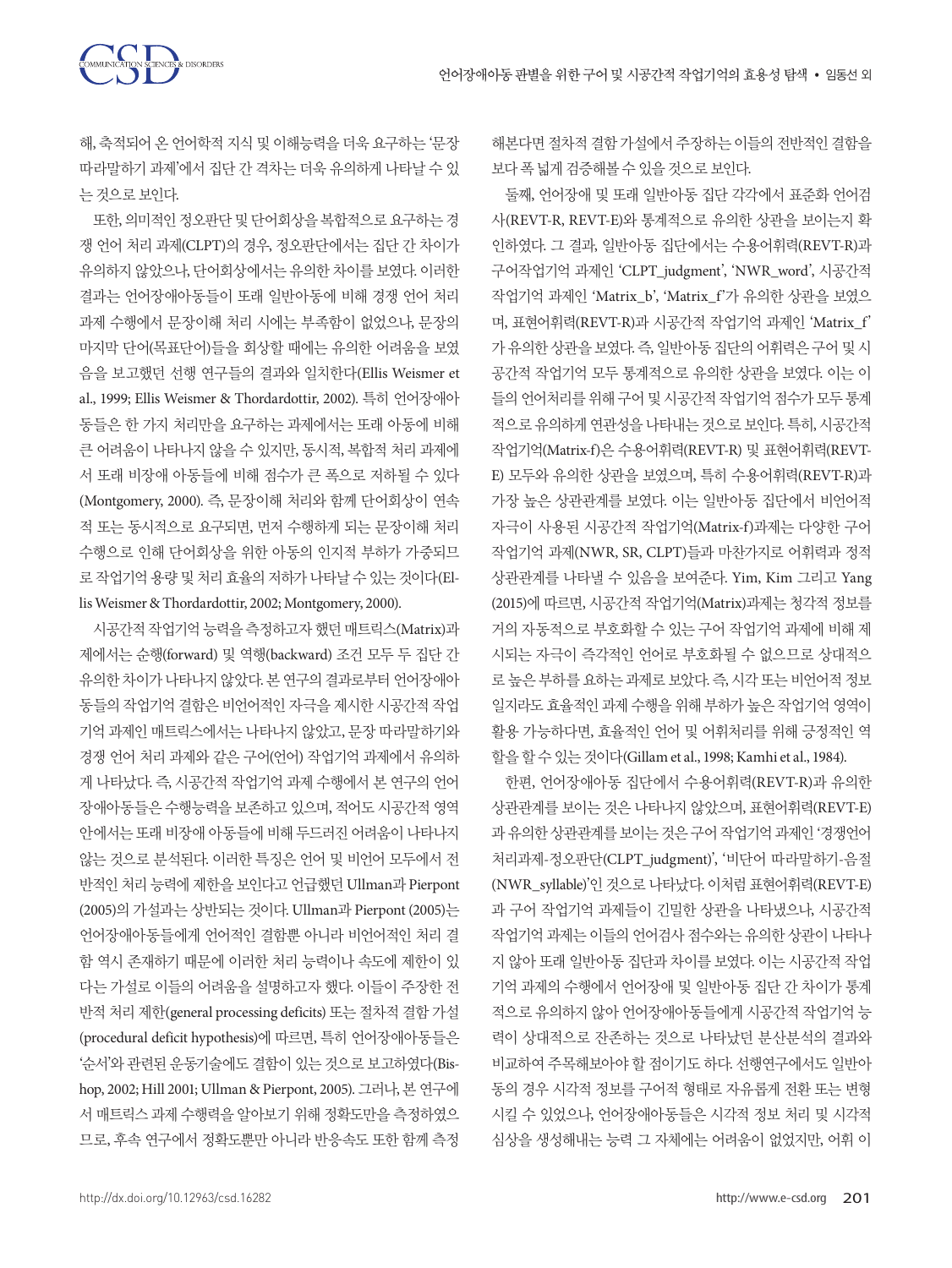

해와 같은 언어과제 수행 시 시각적 정보를 적절한 구어적 형태로 변형시키는 것에 어려움을 보이고, 비효율적 시각적 처리를 수행하 는 것으로 보았다(Kamhi et al., 1984). 그러므로, 이들의 언어능력 증진을 위해서는 잔존하는 시공간적 작업기억 능력이 비효율적으 로 활용될 수 있는 가능성을 축소하는 것과 동시에, 이들의 언어 능 력과 긴밀한 상관관계를 보였던 구어 작업기억 능력의 증진을 위한 방안을 강구해야 할 것으로 보인다(Gillam et al., 1998; Montgomery, 2002).

셋째, 본 연구를 위해 사용된 모든 구어 및 시공간적 작업기억 과 제 하위유형들을 입력한 모형 1은 높은 판별력을 나타낸 조합인 것 으로 나타났다. 즉, 구어 및 시공간적 작업기억 과제들의 조합은 기 존 표준화 언어검사에 의한 언어장애 및 비장애 판별력에 준하는 타당한 판별도구로서의 가능성을 지닌 것으로 보인다. 뿐만 아니 라, 판별의 효율성을 위하여 요구되는 정보를 최소화하고자, 채점 방식이나 조건에 따라 상대적으로 구조행렬의 판별적재값(각 변수 와 표준화된 정준판별함수 간의 상관관계 값)의 절대값이 높은 채 점방식 또는 조건을 선정하여 '비단어 따라말하기(NWR)'는 단어 점수, '문장따라말하기(SR)'는문장점수, '경쟁언어처리과제(CLPT)' 는 단어회상점수, '매트릭스(Matrix)'는 역행(backward)조건, 총 4 가지의 변수를 입력했던 모형 2 역시 타당한 판별력을 지닌 것으로 분석되었다.

결론적으로, 언어장애의 유무를 판단하기 위하여 유용한 임상 적 지표로 확인된 구어 및 시공간적 작업기억 과제들의 조합이 언 어장애 및 비장애 판별 시 유용한 도구로 활용될 수 있는 가능성을 지닌 것으로 보인다. 후속연구에서는 언어장애 및 또래 일반아동 뿐만 아니라 대상 아동을 언어연령일치 일반아동으로 확장하여 살 펴본다면 구어 및 시공간적 작업기억 과제의 판별력에 대해 보다 심층적인논의가가능할것으로보인다.

## **REFERENCES**

- Ahn, J. S., & Kim, Y. T. (2000). The effect of syntactic complexity on sentence repetition performance and intelligibility between specific language impairment and normal children. *Korean Journal of Speech Sciences, 7,* 249- 262.
- Archibald, L. M., & Gathercole, S. E. (2006). Visuospatial immediate memory in specific language impairment. *Journal of Speech, Language, and Hearing Research, 49,* 265-277.
- Archibald, L. M., & Gathercole, S. E. (2007). Nonword repetition in specific language impairment: more than a phonological short-term memory defi-

cit. *Psychonomic Bulletin & Review, 14,* 919-924.

- Bavin, E. L., Wilson, P. H., Maruff, P., & Sleeman, F. (2005). Spatio‐visual memory of children with specific language impairment: evidence for generalized processing problems. *International Journal of Language & Communication Disorders, 40,* 319-332.
- Bishop, D. V. (1997). Cognitive neuropsychology and developmental disorders: uncomfortable bedfellows. *Quarterly Journal of Experimental Psychology: Section A, 50,* 899-923.
- Bishop, D. V. (2002). Motor immaturity and specific speech and language impairment: evidence for a common genetic basis. *American Journal of Medical Genetics, 114,* 56-63.
- Bishop, D. V. (2006). Beyond words: phonological short-term memory and syntactic impairment in specific language impairment. *Applied Psycholinguistics, 27,* 545-547.
- Bishop, D. V., North, T., & Donlan, C. (1996). Nonword repetition as a behavioural marker for inherited language impairment: evidence from a twin study. *Journal of Child Psychology and Psychiatry, 37,* 391-403.
- Botting, N., & Conti‐Ramsden, G. (2001). Non‐word repetition and language development in children with specific language impairment (SLI). *International Journal of Language & Communication Disorders, 36,* 421-432.
- Calderon, J., & Gutierrez-Clellen, V. (2003). Nonword repetition in emerging bilingual children with language impairment. *Proceedings of the 4th International Symposium on Bilingualism,* Tempe, AZ.
- Conti‐Ramsden, G., Botting, N., & Faragher, B. (2001). Psycholinguistic markers for specific language impairment (SLI). *Journal of Child Psychology and Psychiatry, 42,* 741-748.
- Conti-Ramsden, G. (2003). Processing and linguistic markers in young children with specific language impairment (SLI). *Journal of Speech, Language, and Hearing Research, 46,* 1029-1037.
- Dollaghan, C., & Campbell, T. F. (1998). Nonword repetition and child language impairment. *Journal of Speech, Language, and Hearing Research, 41,*  1136-1146.
- Ellis Weismer, S., & Thordardottir, E. (2002). Cognition and language. In P. J. Accardo, B. T. Rogers, & A. J. Capute (Eds.), *Disorders of language development* (pp. 21-37). Baltimore, MD: York Press.
- Gathercole, S. E., & Pickering, S. J. (2000). Working memory deficits in children with low achievements in the national curriculum at 7 years of age. *British Journal of Educational Psychology, 70,* 177-194.
- Gathercole, S. E., Willis, C. S., Baddeley, A. D., & Emslie, H. (1994). The children's test of nonword repetition: a test of phonological working memory.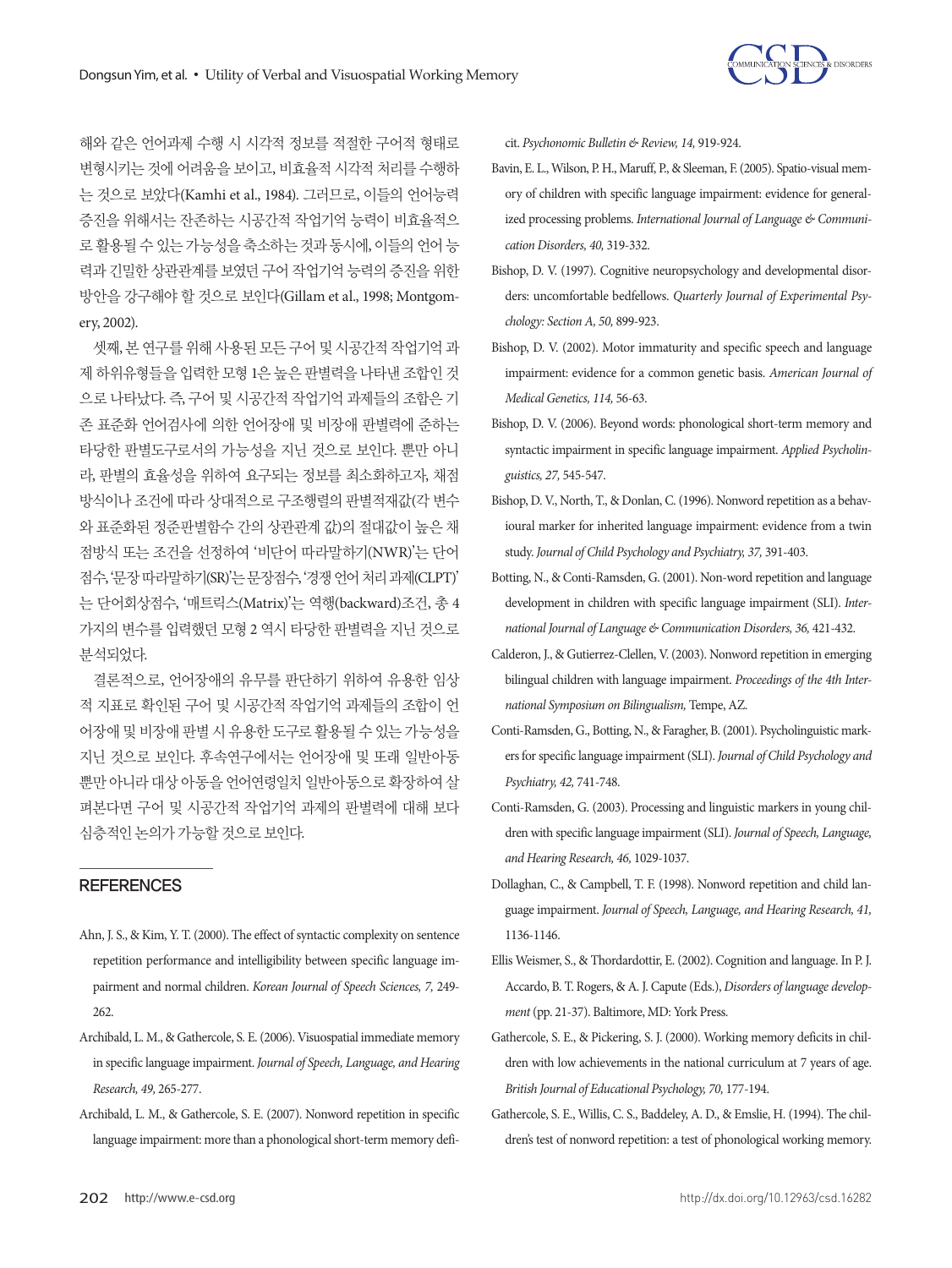

*Memory, 2,* 103-127.

- Gaulin, C. A., & Campbell, T. F. (1994). Procedure for assessing verbal working memory in normal school-age children: some preliminary data. *Perceptual and Motor Skills, 79,* 55-64.
- Gillam, R. B., Cowan, N., & Marler, J. A. (1998). Information processing by school-age children with specific language impairment: evidence from a modality effect paradigm. *Journal of Speech, Language, and Hearing Research, 41,* 913-926.
- Hick, R., Botting, N., & Conti‐Ramsden, G. (2005). Cognitive abilities in children with specific language impairment: consideration of visuo‐spatial skills. *International Journal of Language & Communication Disorders, 40,*  137-149.
- Hill, E. L. (2001). Non-specific nature of specific language impairment: a review of the literature with regard to concomitant motor impairments. *International Journal of Language & Communication Disorders, 36,* 149-171.
- Hwang, M. (2014). Working memory of children with reading comprehension difficulty: sentence repetition and nonword repetition. *Korea Journal of Learning Disabilities, 11,* 53-72.
- Johnston, J. R., & Ellis Weismer, S. (1983). Mental rotation abilities in language-disordered children. *Journal of Speech, Language, and Hearing Research, 26,* 397-403.
- Just, M. A., & Carpenter, P. A. (1992). A capacity theory of comprehension: individual differences in working memory. *Psychological Review, 99,* 122- 149.
- Kail, R., & Salthouse, T. A. (1994). Processing speed as a mental capacity. *Acta Psychologica, 86,* 199-225.
- Kamhi, A. G., & Catts, H. W. (1986). Toward an understanding of developmental language and reading disorders. *Journal of Speech and Hearing Disorders, 51,* 337-347.
- Kamhi, A. G., Catts, H. W., Koenig, L. A., & Lewis, B. A. (1984). Hypothesistesting and nonlinguistic symbolic abilities in language-impaired children. *Journal of Speech and Hearing Disorders, 49,* 169-176.
- Kamhi, A. G., Catts, H. W., Mauer, D., Apel, K., & Gentry, B. F. (1988). Phonological and spatial processing abilities in language- and reading-impaired children. *Journal of Speech and Hearing Disorders, 53,* 316-327.
- Kim, H., & Yim, D. (2012). The performance on working memory span task in children with high-function autism. *Korean Journal of Communication Disorders, 17,* 451-465.
- Kim, Y. T., Hong, G. H., Kim, K. H., Jang, H. S., & Lee, J. Y. (2009). *Receptive & expressive vocabulary test (REVT).* Seoul: Seoul Community Rehabilita-

tion Center.

- Lee, Y., Yim, D., & Sim, H. (2012). Phonological processing skills and its relevance to receptive vocabulary development in children with early cochlear implantation. *International Journal of Pediatric Otorhinolaryngology, 76,*  1755-1760.
- Leonard, L. B. (1998). *Children with specific language impairment.* Cambridge, MA: MIT Press.
- MacWhinney, B., Feldman, H., Sacco, K., & Valdés-Pérez, R. (2000). Online measures of basic language skills in children with early focal brain lesions. *Brain and Language, 71,* 400-431.
- Mainela-Arnold, E., Evans, J. L., & Coady, J. (2010). Beyond capacity limitations II: effects of lexical processes on word recall in verbal working memory tasks in children with and without specific language impairment. *Journal of Speech, Language, and Hearing Research, 53,* 1656-1672.
- Marini, A., Gentili, C., Molteni, M., & Fabbro, F. (2014). Differential verbal working memory effects on linguistic production in children with specific language impairment. *Research in Developmental Disabilities, 35,* 3534- 3542.
- Marton, K. (2008). Visuo‐spatial processing and executive functions in children with specific language impairment. *International Journal of Language & Communication Disorders, 43,* 181-200.
- Miller, C. A., Kail, R., Leonard, L. B., & Tomblin, J. B. (2001). Speed of processing in children with specific language impairment. *Journal of Speech, Language, and Hearing Research, 44,* 416-433.
- Montgomery, J. W. (2000). Relation of working memory to off-line and realtime sentence processing in children with specific language impairment. *Applied Psycholinguistics, 21,* 117-148.
- Montgomery, J. W. (2002). Understanding the language difficulties of children with specific language impairments: does verbal working memory matter? *American Journal of Speech-Language Pathology, 11,* 77-91.
- Moon, S. B., & Byun, C. J. (2003). *Korean Kaufman assessment battery for children (K-ABC).* Seoul: Hakjisa.
- Newcomer, P. L., & Hammill, D. D. (2008). *Test of language development: primary, 4th edition (TOLD-P 4).* Austin, TX: Pro-Ed.
- Oh, D. Y., & Yim, D. (2013). Non-word repetition and sentence repetition performance in 2-3 years old late talkers and normal children. *Communication Sciences & Disorders, 18,* 277-287.
- Plante, E., & Vance, R. (1994). Selection of preschool language tests: a databased approach. *Language, Speech, and Hearing Services in Schools, 25,* 15- 24.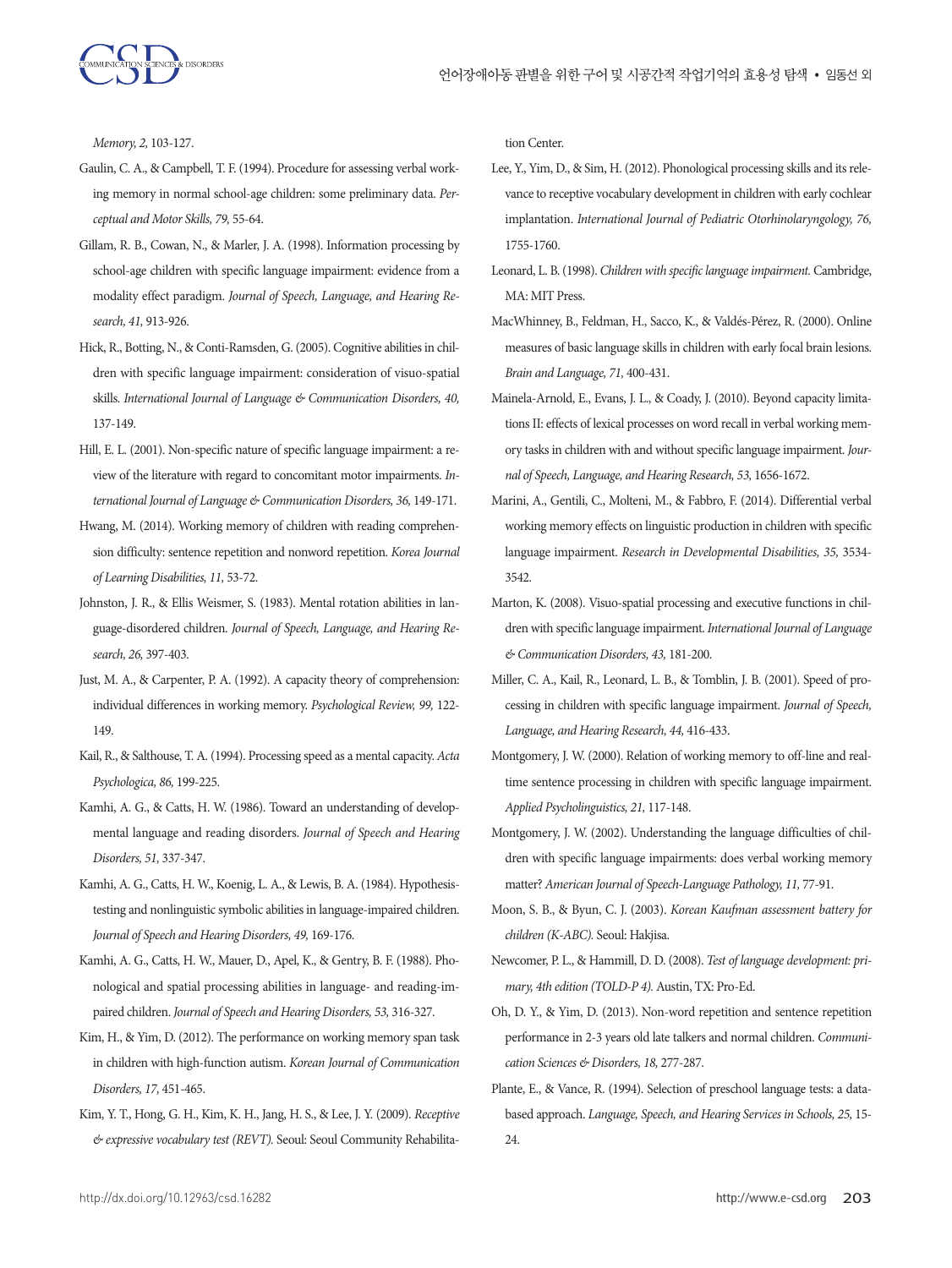

- Semel, E. M., Wiig, E., & Secord, W. (1989). *CELF-R screening test.* San Antonio, TX: Psychological Corporation.
- Stokes, S. F., Wong, A. M., Fletcher, P., & Leonard, L. B. (2006). Nonword repetition and sentence repetition as clinical markers of specific language impairment: the case of Cantonese. *Journal of Speech, Language, and Hearing Research, 49,* 219-236.
- Ullman, M. T., & Pierpont, E. I. (2005). Specific language impairment is not specific to language: the procedural deficit hypothesis. *Cortex, 41,* 399-433.
- Van der Lely, H. K., & Howard, D. (1993). Children with specific language impairment: linguistic impairment or short-term memory deficit? *Journal of Speech, Language, and Hearing Research, 36,* 1193-1207.
- Ellis Weismer, S., Evans, J., & Hesketh, L. J. (1999). An examination of verbal working memory capacity in children with specific language impairment. Journal of Speech, Language, and Hearing Research, 42, 1249-1260.
- Ellis Weismer, S., Tomblin, J. B., Zhang, X., Buckwalter, P., Chynoweth, J. G., & Jones, M. (2000). Nonword repetition performance in school-age children with and without language impairment. *Journal of Speech, Language, and Hearing Research, 43,* 865-878.
- Yang, Y., Yim, D., Kim, S., & Han, J. (2013). The relationship among receptive vocabulary, non-word repetition, and quick incidental learning in preschoolers with and without delay in vocabulary development. *Communication Sciences & Disorders, 18,* 379-391.
- Yim, D., Kim, S. Y., & Yang, Y. (2015). Factor analysis of working memory tasks based on information processing characteristics: predictive factors of receptive vocabulary and quick incidental learning in children with typically developing and receptive vocabulary delay. *Communication Sciences & Disorders, 20,* 304-318.